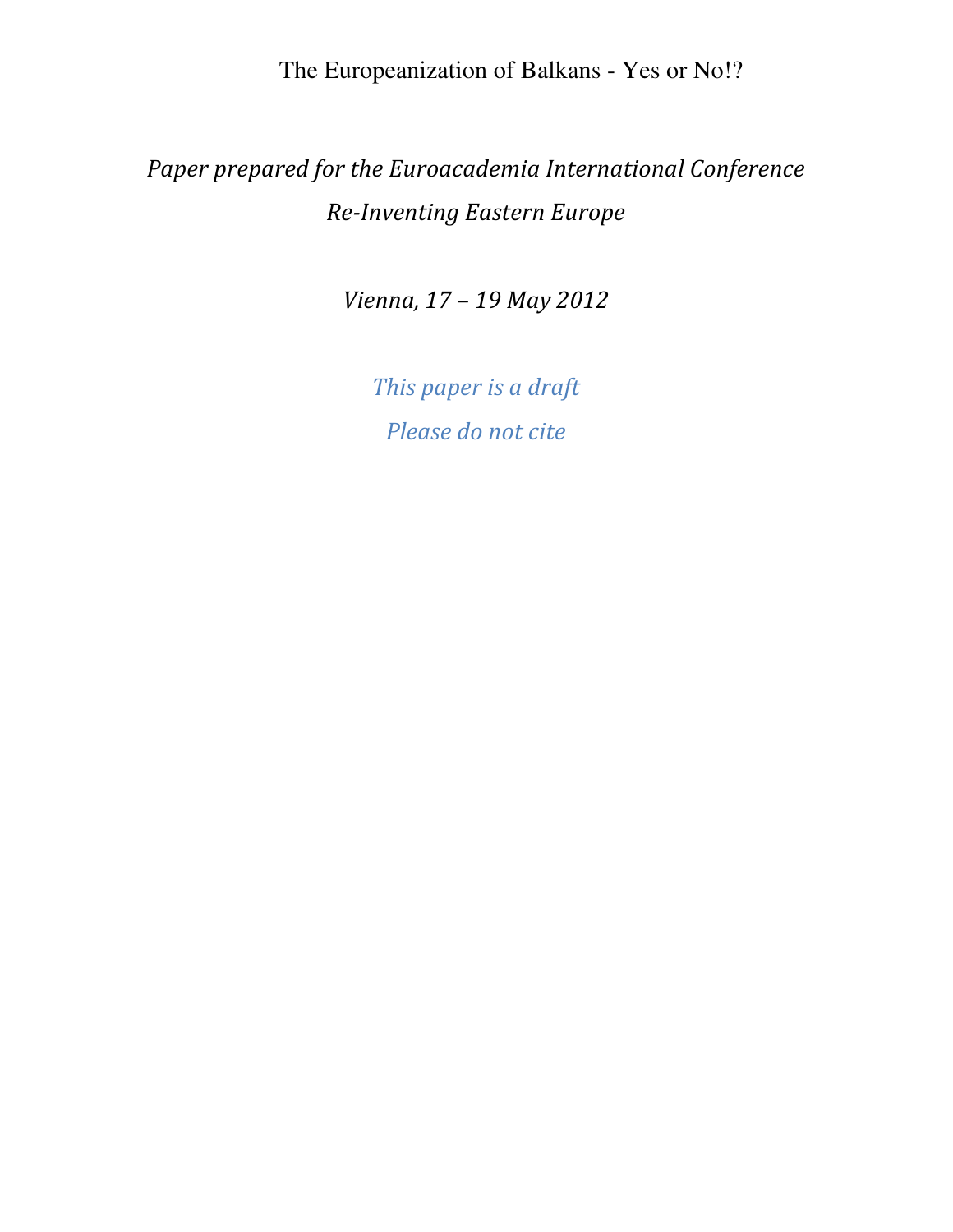Ass. professor LILJANA SILJANOVSKA, PhD Doctor of European studies for integration **Professor at SEEU Tetovo – Republic of Macedonia e-mail: l.siljanovska@seeu.edu.mk** 

#### **Abstract**

Europeanization of the Balkans, yes or no?! The controversy revolving around the expansion of the Union, seems to be treated throughout the content of the media, which, in front of the domestic and international audience, channelizes the European public opinion through a number of influence dimensions that will be set theoretically, studied and analyzed in this paper.

Their theoretical generalization, establishes two conceptually different theses. The first one is that the Balkans should be the place in which the European Union will prove that transformational power can function by applying new values and politics in the regions where states are poorly developed and societies divided. The second thesis is that west Balkans countries would appear secondary on the European agenda, because of the new constellation of relations in the other regions, especially in the Middle East, the crisis of political systems in Arabian countries, but above all, because of the political, institutional, structural and economic crisis inside the European union. It is particularly important to note the warning that some of the statements of the European politicians might encourage the strengthening of local nationalisms and reduce the region's interest in joining Europe.

#### Introduction

 Should the Balkan be place where the credibility of European Union will happen? This question is becoming increasingly evident after the rejection of the EU constitution by France and the Netherlands in the middle of 2005 which is mostly resulted by dissatisfaction of voters of the internal political governing in their countries. This conclusion was further created by created mediumistic reality for Euro integrated processes of the aspirant and candidate countries for their membership through one longer period of creation of public opinion (mostly intensive from 2003-2005).

What have mediumistic forecasts show for the Europeanization of the Balkans? Controversy about the expansion of the Union have been treated by a media content that the international and domestic public channeled the European public opinion through several dimensions of influence. First, on the local mediumistic scene, the European public opinion, is firstly manifested more as an ideology, less as a rational strategic preference for the creation of European values through reforms in all segments of social-political, economic and cultural life. In those frames, the media have created a framework for the creation of collective memory of Euro integrations, Euro-consciousness to integrate in the normative collective , economic, social and institutional system whose cultured common denominator are the new social relationships, relationships . and politics of influences between EU and countries out of EU The concept of integration and inclusion is idealized to the extent which ii itself negates the concept of exclusion and marginalization. All this is in contradiction with some postmodern theories that suggest some of the possible changes of transitional societies. Here could be included destruction, that is the collapse of old institutions and especially the actual questions regarding the process of fragmentation of the society to micro-social units, that is, to small parallel worlds and their adjustment. Atomization of societies, which would result as possibility of conflicting new changes, would lose the social dimension, and in the center of attention are individuals that with their free rational mind will be faced with a wild-takings power.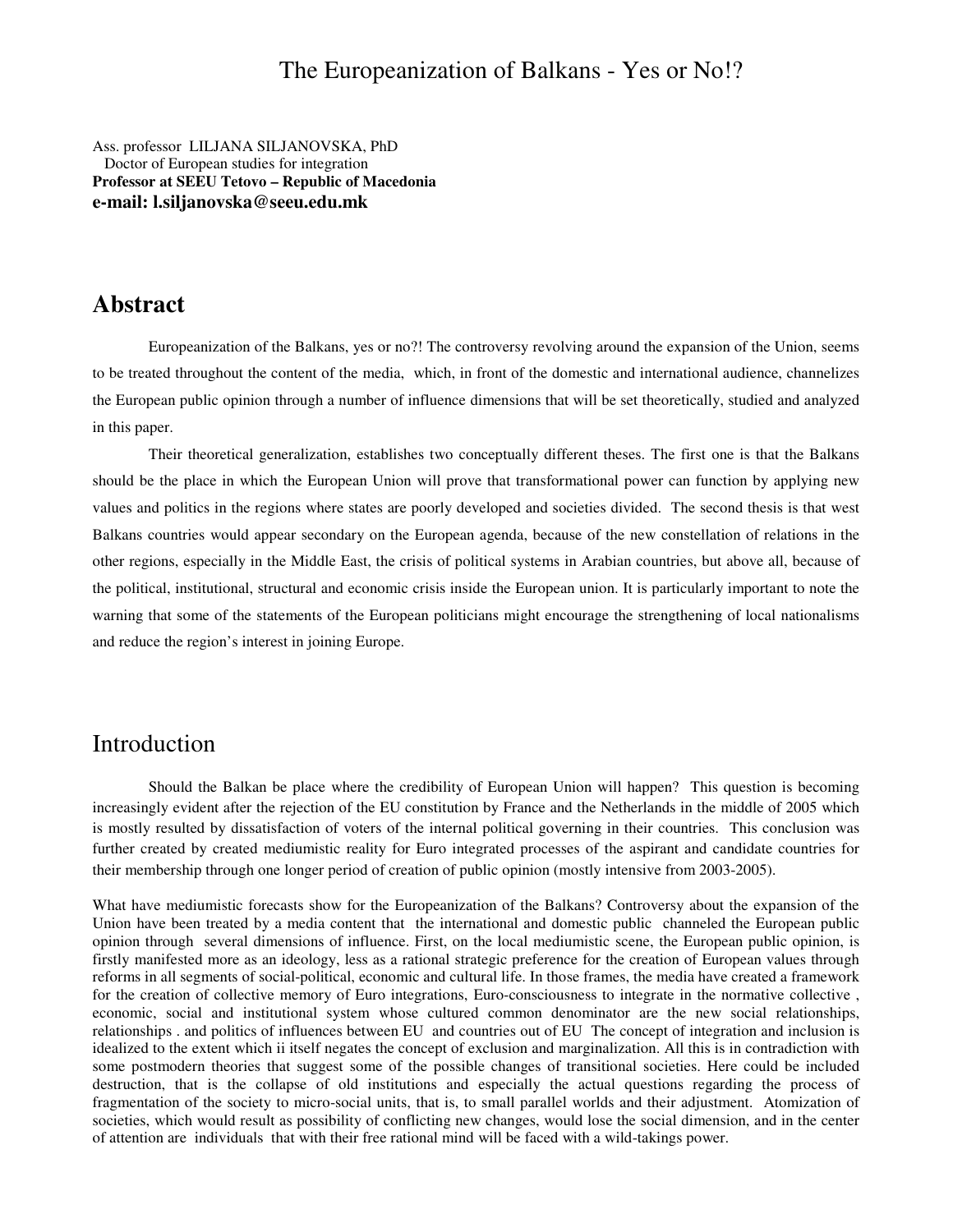# **Mediumistic Reality of Europeanization of the Balkans after 2005**

European public lives all this as pragmatic provocation of agenda for the future EU. Analysis shows that the expansion of the campaign mediumistic phraseology of Europeanization of the Balkans divided also the global community through different viewpoints placed in the influencing European and American media. Their theoretical generalization sets two conceptually different theses. One says that the Balkans should be the place where the European Union should justify that transforming power could function applying new values, politics and regulative in regions where the countries are weak, and the societies divided. Second theses says that the West-Balkans countries would be second-degree in the European agenda because of the new constellation of relationships in the other regions especially in Near East , crises of political systems in Arabian countries, but also because of institutional and structural and economic, financial debt crisis within the European Union.

#### **For different viewpoints in European and American**

 Renowned Economist newspaper of London back in 2006, by several analyzes of the process of further enlargement of the European Union criticized the relationship of large countries toward the Balkan. It is especially important the preventing that statements of some European politicians could encourage the local nationalism and reduce the interest of the region to join the Europe.

 "European Commission are nervous about the Balkans which is facing its six critical months in which determine the future of Serbia , Monte Negro and Kosovo, and the pro-European government in the region are under strong press of nationalists permanently talking that the Union may be will never fulfill the promises."(1)

 The Magazine reveals that it is not accurate evaluations of French politicians, that the resistance to accept new members is the result of the failure of the referendum on the European Constitution in France and the Netherlands. According Economist, a French analyze shows that only 3% of those voting in France against the Constitution of EU, did it because they were against the expansion of EU.

 Under the title "Some Balkan countries would be able to hit upon close doors in European Union in the same analyzed period ( it means since 2006)"Financial Times writes that the path toward the Union is secured for Romania. Bulgaria and Croatia, but there are serious threat for the European future of Macedonia, Albania, Serbia, Monte Negro and Bosnia & Herzegovina.

 "Although the four countries of West Balkans have together about 25 million inhabitants , which is a little bit more than a half of the general population of Poland, the leaders of the countries, such as Germany and France, loudly ask if the European Union has already become great enough". (2)

Analyzes also show that according mediums impressions , Europe's attention didn't succeed to attract the outburst of violence of Kosovo in March 2004. The riots are trivialized and defocused by the European Union. After the social circumstances happening at that period in the actual and medium reality influenced are also other international regions where nations are built, such as Iraq and Afghanistan. At that period Balks seemed to be successful story which should be building , but without European will to treat it.

 Researching in analyzed period 2003-2006 indicate that the region in which Republic of Macedonia belongs do not build the European profile of countries. Contrary to this, there is mix of weak countries and international protectorates in which Europe has stationed almost half of its usable capacities. What is important for EU is social-economic reality of Balkan countries. Their economic development is very low or doesn't exist at all. There is high unemployment, about 40% and the most existing problem is corruption . The law democracy of governmental institutions causes the law confidence of population in achieving their rights in the frame of existing regulations and practicing of national institutions. Parallel with internationalization of criminal networks, the criminalization of politics takes place on the Balkans.

# **Europeanization of West-Balkan Countries**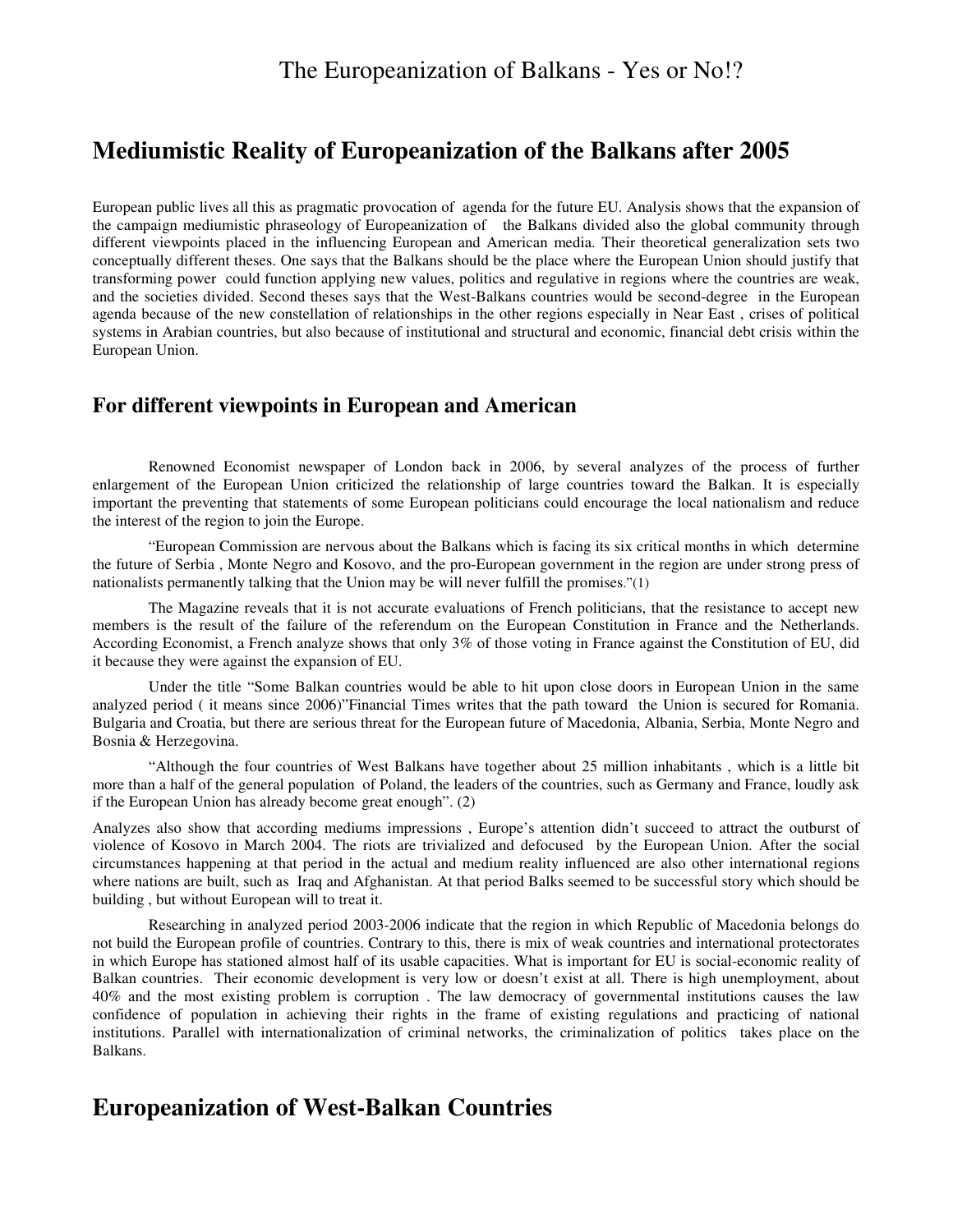The opinion of European Commission for Rep. of Macedonia in September 2005 was enough over the zero for the Council of ministers of EU, so that, in December the candidate status was granted. Scanning of socio-economic and political condition in the country, the data about the human development in the worlds, conflicts of valuable systems, indicates that this high level in relationships with EU is not resulted by the practical conducting of real reforms, but it is in fact the political will in context of socio-political , economic and cultural reality in Balkans surrounding. Polarization of Europe towards Macedonia , is mainly visible in two things.

In the foreground, in front of all, is the Ohrid Agreement resulted of arm conflict in 2001, that makes Macedonia a model that EU needs. Multinational concept of social management that EU implemented in Macedonia, could be applied for solving some other Balkans questions in future. The second merit that Macedonia gets the candidate status is the hard regional context. In the years before and after 2005 were lasting negotiations for future status of, now, independent country Kosovo. Then , in the common country Serbia and Monte Negro , there is political uncertainty, and in Albania, there is not clear political path that Albanian government will follow. All this feared Europe , because in all these events, it will not secure more secured place of Macedonian case, the general politics of EU towards the Balkans could get in danger. Politicization of Europe towards Macedonian membership in European family comes in moments when Brussels couldn't commend with great success in internal or external politics, since its consolidation was torn apart in the politicization of vital institutional reform by the great European members: Great Britain, Germany, France, Holland and their skepticism toward expanding at the expense of national comfort in realization of politic of its own countries.

European Union recognizes declarative politics led by Republic of Macedonia, since according the statements given by European diplomats dealing with euro integrations of the country, the European mission is completed when the rules and European regulative are respected , when the reality of the region is changed and the long-term reforms, such as decentralization and equal presence of Ohrid agreement as one of the essential changes with the agreement, will be truly applied. The fight against corruption is also on the top of the priorities of the Union, because this phenomenon destroys the society and unable its development. To talks about one, and to do another, is situation often used by Balkans leaders in their debates with Europe, which is well known to EU.

The medium qualification that the candidate status granted to Macedonia in 2005 is greatly important for whole Balkans, and also for the process of further expanding of EU, has been dimensioned because of two reasons. First, it is questioned, how much do the Union's promises cost, especially that granted to Balkans countries in 2003 in Thessaloniki. Secondly it is questioned the legitimacy of European commission , the main factor on process of expanding. If the European council didn't accept the suggestion of the Commission for Macedonia to become country candidate, then the same commission would be devaluated, because it could have long lasting consequences , at the moment when the legitimacy of the Union was not so strong and especially when the financial agreement of the Union was accepted. Because of that the decision for Rep. of Macedonia at the time had great importance.

 Mediumistic analyzes in 2006 indicate the statement that R. of Macedonia has the possibility to contribute the acceleration of general process of integration of the Balkans in the European Union. For the analysts , 2006 was key year for the region. Has the Balkans solved all inherited problems and how is the ending process of Balkanization of south-eastern countries going on?

 In Bosnia and Herzegovina , there was no any constitutional agreement. Few years later, in this 2012, the pessimism is increasing of the analyzes of social reality in this Balkan country and more because of the politicians acts in three spheres of influence. Latest prediction of former high international representative in Bosnia and Herzegovina, Pedi Eshdown (3) says that this country goes to destruction because of the acts of the Republic Srpska from one side, and Bosniak Parties , on the other side , which work more in strengthening of the federation, and on the third side, Croatians strengthen the idea of third entity. In such constellation of relationships, European Union should strengthen the support for building strong central governmental institutions. Dissolution toward Bosnia and Herzegovina approaches as a result of political governing of Republic Srpska, has a plan to make the country completely dysfunctional , so that be waived of it, that of course, will resulted same affect by other sides. Separatist acts should not renew the conflicts in Bosnia and Herzegovina , but will hinder democratic development of institutional capacities , so instead on consolidation of the country, even the Bosniak parties have greater attention to Federation more than to the state. Which will be the political role of European Union? It should be more determined and to encourage powers seeking to stent then state of Bosnia and Herzegovina. Also, base on the established practice of previous economic and political crisis, the political pressure as instrument for euro integration is expecting to be directed towards Republic of Serbia , and to condition the Serbian path toward the Union.

 The political role toward Serbia has been played by EU with serial diplomatic pressures , coordinated with American diplomacy , for improving the relationships and undertake concrete activities for cooperation on the relation Belgrade-Prishtina. It resulted with getting candidate status of Serbia for member of EU in March this year. As it seems, the political decision of the Union that will result with concrete measures in liberalization of restrictive Serbian politics before dissociation of the activities taken by the Serbian minority in Northern Kosovo , establishing good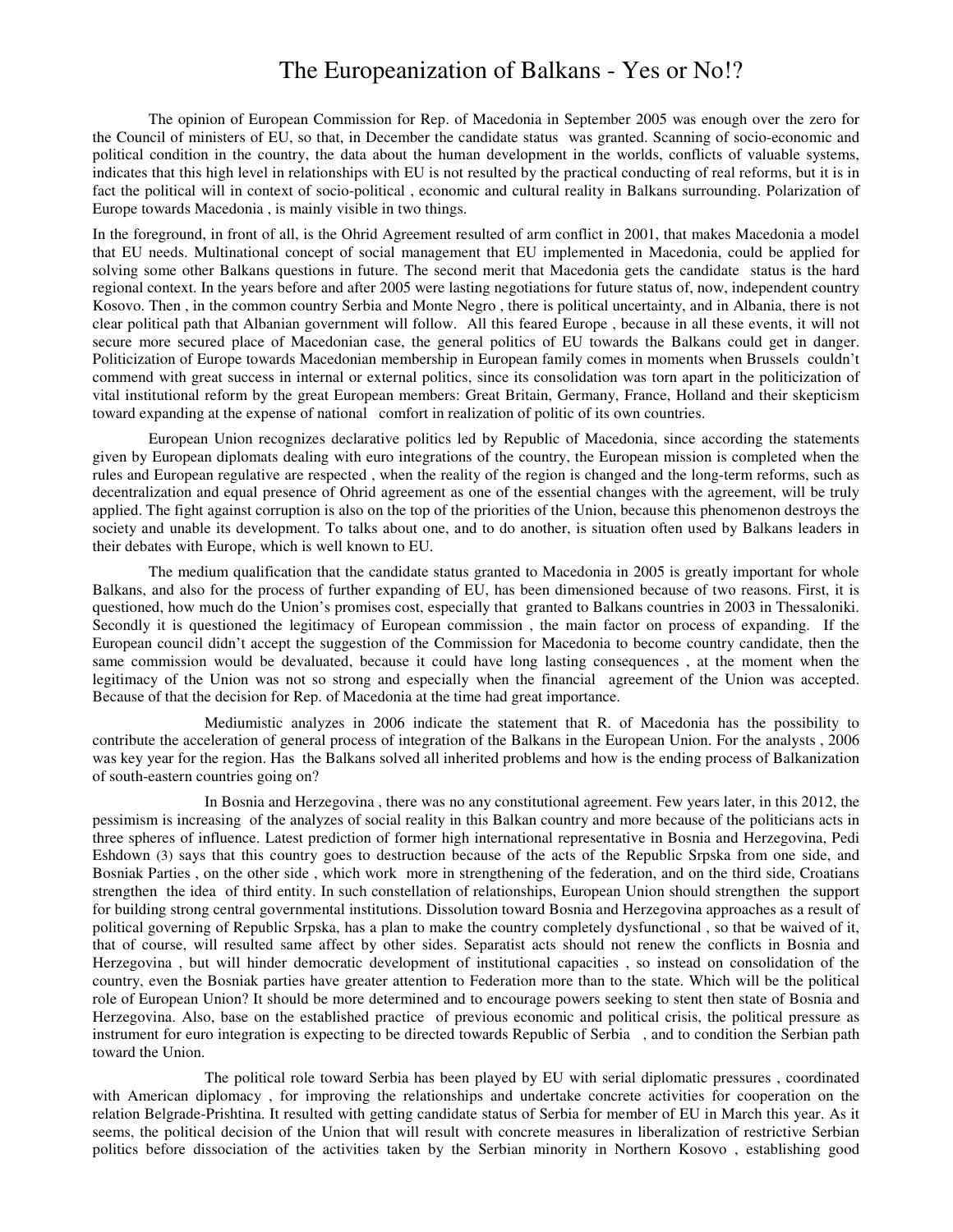neighborly politics with newfound state, establishing good neighborly relations with other Balkan countries in the region, as well as the democratization of political relations, strengthening of the law and economy inside the state of Serbia. In fact, distancing of the Serbian politics of the referendum of the Serbians on Kosovo has shown the Serbian determination for euro Atlantic integration, as political, economic and collective secured decision.

#### **Balkans as main coordinator of Drug Trafficking**

The most recent analyzes of UN and experts against drug smuggling ,confirm that from Afghanistan via Turkey and Balkans corridors , arrives most quantity of drug to the West European countries . It is even 80% of the drug. Although the countries of the region recently cooperate mostly in the fight against drugs smuggling , not all possibilities have been used. It means wider cooperation on global plan. The accent should be pointed to the local criminal groups often cooperated also by the people in diaspora. Especially, on the Balkans, among the local groups the most famous is Albanian mafia , which is specialized in heroin smuggling in the region and in EU countries. In that net connected are also Italian Drageta, Montenegrin drug clans , Turkish drug-cartels , as well as Russian and Caucasus criminals. In smuggling participate Turkish Curds connected with members of that people residing in Iraq, Iran and central Asia. They have welldeveloped smuggling channels from Afghanistan which is the greatest producer of heroin in the world.

#### **Conflicts of Value Systems in West-Balkans Countries**

In the period 1990 , the countries of Wets Balkans belonged to socialistic block and after the raise of iron curtain from close societies where the foreign influence was almost impossible, these countries faced with the process of globalization , that resulted fast changes in values of post socialist countries established as period of transition.

The social-cultural ambient of West-Balkans countries iinevitably affects the changes of value systems from one side, and on the other side, the permanent models of value established in national and cultural identities, and among them also in Macedonia, shows tendencies of resistance to changes. Social context of forming new values to the path to euro integration processes of economic plan faces with dysfunctional market economy, slow and non-transparent privatization, with economic capacities accompanied with bureaucratized administrative processes being traditional with socialist system of management and with high level of bribery, corruption and economic crime. Analyze of economic situation in the West Balkans countries shows low level of gross domestic product which is result of low level of direct foreign investment and bad management of domestic production capacities accompanied with non-standardization of quality, assortment and ranking of Balkans products according rules and standards of international market. All this contributes to unemployment, poverty, large class differences and reduced social mobility.

 The democratization of political governing with establishing of multi parties and pluralism of interests, functioning of parliamentary democracy and forming and activity of political parties, citizen associations and introduction of functioning rules of legal country, are new values in period of transition of political surrounding of West Balkans Countries. They are based on universal principles for democratic rights and freedoms, right of free expression of citizens, democratic forms of political decision and governing of law in system institutions. It must be noted that these phenomena , in fact, are in practice more idealized than performed. As a result of that, Macedonia, Serbia, Kosovo, Monte Negro and Bosnia and Herzegovina face with insufficiently implemented forms, means and modalities of practicing the proclaimed European values in development of political system of deciding and governing with institutions in implementation of legislative, court and executive power.

 Conflicts of value systems in these Balkans countries appear because of non-complimentary between the new democratic-liberal and traditional centralized values. In development of social-political relations in the Balkans countries the conflict of value systems is expressed through issue of nondemocratic forms of governing of the law, politicization of all objects of social life, bribery, corruption, protection of personal and party interests instead the interests of the citizens , that is, the voters, through distrust towards institutions of the systems , issue of conflict situations, violence and insecurity of the citizens.

 Economic, political and cultural dubious in social processes and changes of West-Balkan countries in forming the post communist values in transition period , have been reflected on the social sphere. They have been introduced without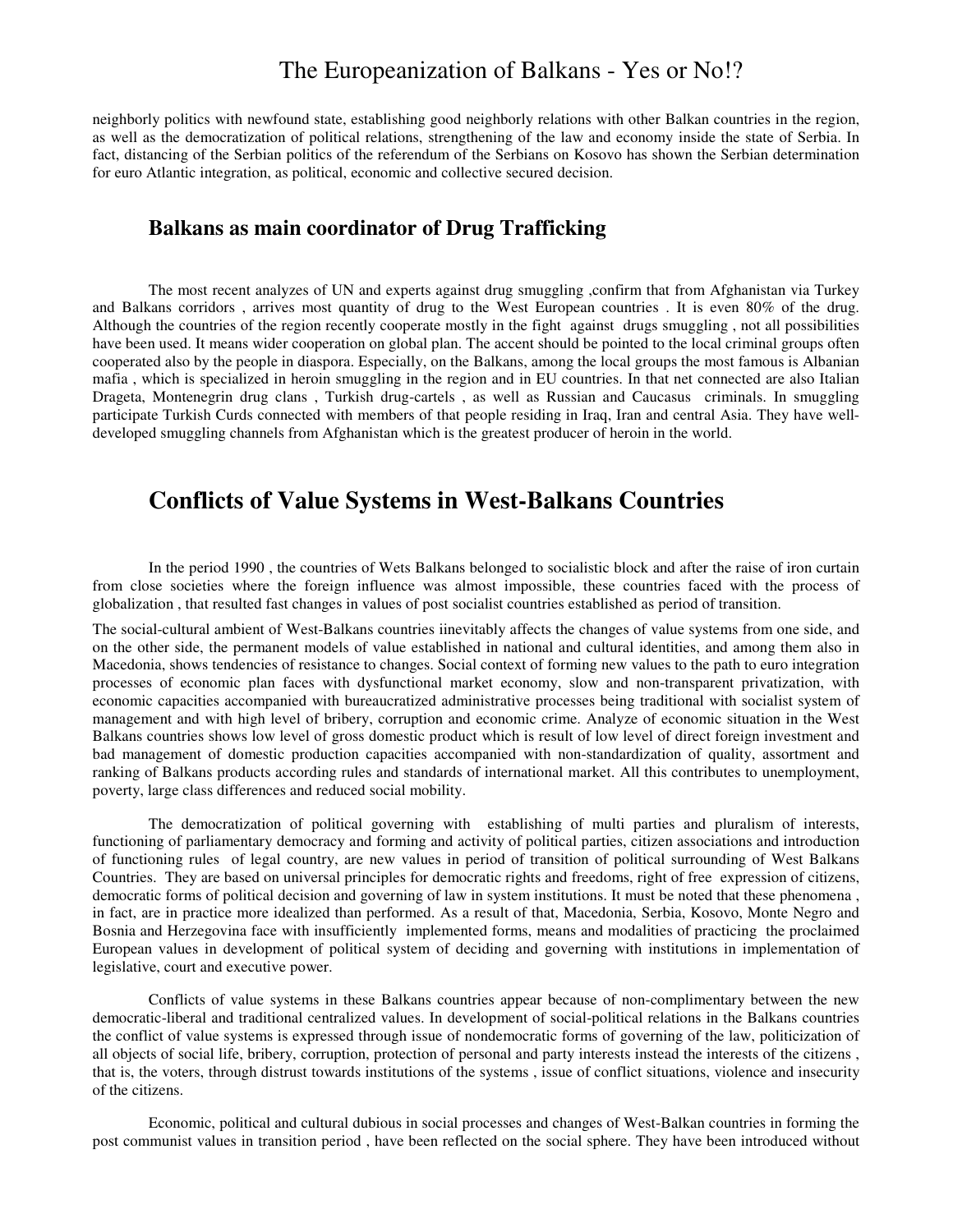existing of concrete strategy for functioning of social politics and absence of mechanisms of social care and protection of citizens. Evident is inefficacy of administration, absence of criteria of value, and the conflict of interests is characteristic of general social system of the countries of West Balkans. Absence of changes that will build as social countries , result with increase social uncertainly and dissatisfaction of population especially by adult and young population.

 In the field of culture , positive and negative trends are formed of many processes and issues such as falling of moral values, illicit rate of politicization of cultural activities, idealization , increase of ethno centrism in culture, negative influence of religious tenses as well as lack of essential criteria in accepting some of global civilization value. Also in Macedonia, as part of West-Balkan countries during the last years its significant the establishment and development of modern trends in education and science, but in absence of clear criteria of possibilities and justification of their application. Also the high attainments in the sphere of artistic creation are insufficiently stimulated and are not properly presented to the domestic and foreign public, and the developing processes in protection and presentation of cultural inheritance are burdened with financial, organizational and ideological problems.

 In forming new value systems of West-Balkans countries, great influence has also the development of media systems. Analyzes of media space shows inconsistency, contradictory and ambiguity in realization of media functions. From one side there is developed net of media, and on the side, more media are with problematic quality in presenting program content, lack of developed own production, sensationalism is cherished, uncritical exposure of popular culture and so called civil values.

#### **Where is Macedonia going?**

 On the referendum 20 years ago , Macedonia population, with almost 98% , determined their wish for their own and independent country after the break of Yugoslavia. Politics and society were and still are united regarding the main target: membership in NATO and EU. But, but soon found that the road will be long and patchy.

 The recognition by western countries was delayed through many years, although of them established an arbitration commission of legal experts (Badenter Commission, so called according the Frenchman Robert Badenter , who chairs with it) in the beginning of 1992 determined that only Slovenia and Macedonia of the Former Yugoslav Republic satisfied all conditions for international recognition as independent countries. Soon after that, Germany recognized Slovenia and Croatia, and even after four years Macedonia was recognized. But, it is fact that Macedonia did not set out immediately decisive in direction of independence , but first, together with Bosnia and Herzegovina, tried to save some form of Yugoslav federation which was destroying. ( so called "Plan Gligorov-Izetbegovic, both presidents of those countries).

 Macedonia until April 1993 was admitted to the UN, but with provisory sign "Former Yugoslav Republic of Macedonia" (FYROM) because Greece countered the use of the official name Republic of Macedonia.

 Macedonia had to fight with economic consequences because of the wars in other parts of Former Yugoslavia and two embargos – international against Serbia and unilaterally, against the Greek trade embargo.

During the war in Kosovo 1999 the poor country temporary accommodated 300 refugees . In 2001 Macedonia found itself on the brink of civil war.

In 2005 Macedonia got the status of official candidate for EU membership, but also further, almost 7 years, it waits the beginning of accession negotiations. In 2008 members of NATO determined that Macedonia satisfied all conditions for membership, but beside that, but because of the Greek veto , Macedonia is still waiting in front of the doors of Alliance.

Two problems are withdrawn through 20 years independent Macedonia: dispute with Greece regarding the name and relations between nationals. Second question Macedonia decides better than the other countries of the region. With Ohrid Frame Agreement , made with Western pressure, not only the conflict between state security forces and risen Albanians was stopped, but also it was made base for cohabit of all ethnic groups of multinational country. The general position of Macedonian Albanians is significantly improved. They are parity represented in governmental and social institutions. Some of the Albanian party is always partner with Macedonian party being in power. Albanian as official language is spoken also during the sessions of the Council (Macedonian parliament). Albanian flag is legally used beside Macedonian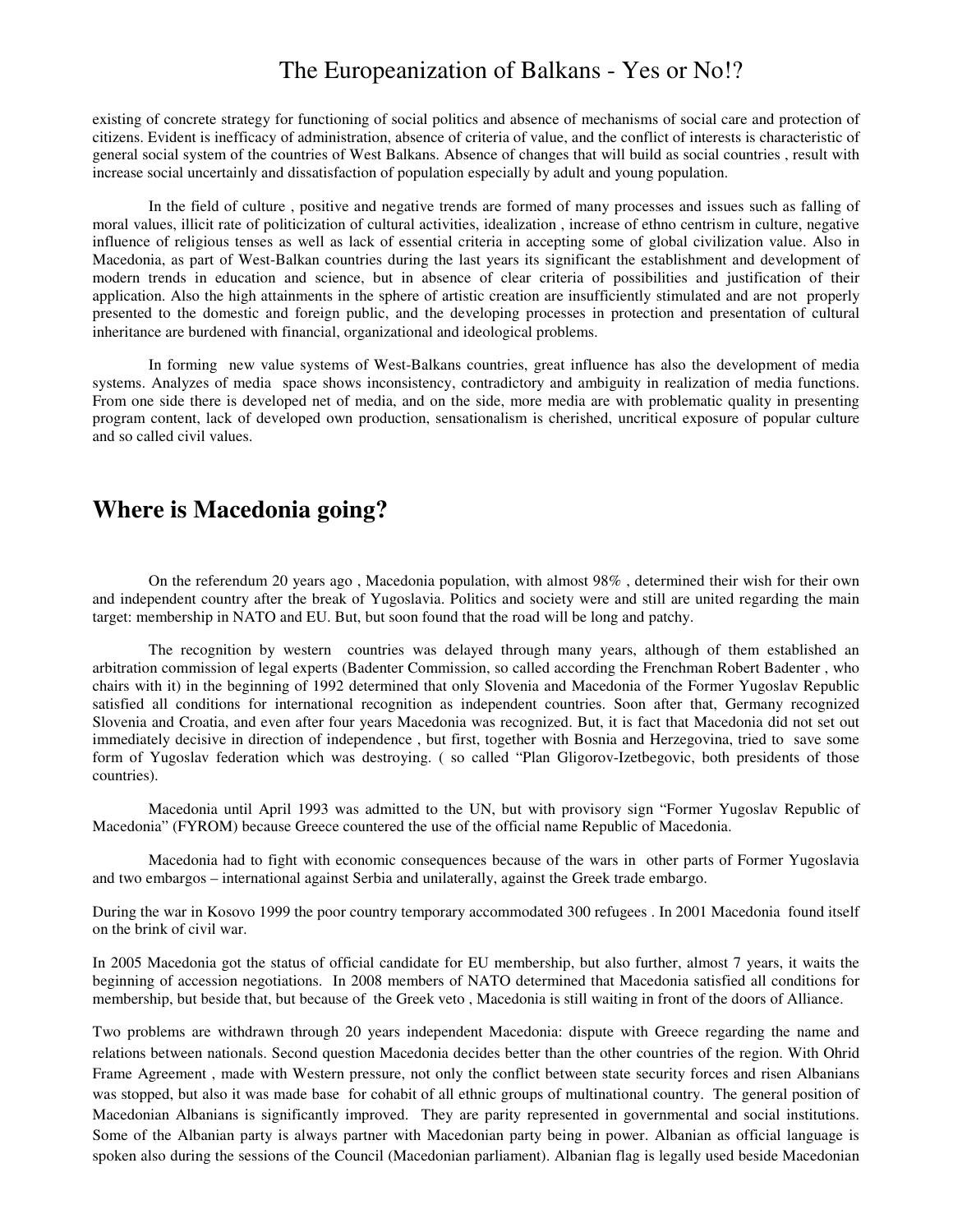one. The relationships among nationals in the country are not idyllic, but are completely acceptable, with potential of further improvement.

 Curiosity is , and unique example in international relationships, one country to deny the right to another country to name itself as it likes. In the world it is not rarity the provinces and regions in various countries to have same names. Only Greece minds that the country of Macedonia has the same name as its northern province. Macedonia has been recognized under its official name by 133 countries (among them USA, Russia, and China, members of Council of Security of the UN, then India, Canada, etc), another 30 countries in bilateral communication uses the name Republic of Macedonia. Mediation of UN doesn't bring any decision regarding this dispute.

Greece argumentation that it afraid of possible territorial claims of the small and economic weak Macedonia, with only several thousand soldiers and to some extent dependent of Greek capital, doesn't sound plausible. Besides that, Macedonia in the constitution inserts that it hasn't any territorial claims towards any neighbor. Finally, Greece does not bother the fact that almost five decades before its independency, Macedonia was existing as republic in Yugoslav federation.

Greece using or abusing the consensual principle of deciding in EU and NATO with veto had blocked Euro Atlantic integration of Macedonia, although with bilateral Temporal agreement of 1995 had obliged itself not to prevent the admission under the name FYROM. Because of that Macedonia applies to the International Court of Justice. It is open question if only the name is disputed for Greece, as it says, or it want to negate the identity and language of Macedonians , as they assumed. It is question what does Macedonia want to achieve with antiquization . Until now, in any case, it has gather only critics.

 German Bundestag with declaration as of 2004 recommended usage of Constitutional name of Macedonia. The Government firmly stands o EU line. "We are connected to the EU politics according the region and have no occasion of own activities and independent performance. We practically couldn't do anything un until the problem with the name is solved", states for Deutsche Welle in 2009 Gernot Erler, at that time, state secretary in the German ministry of foreign affairs. (4)

 $20<sup>th</sup>$  - anniversary of independence and  $10<sup>th</sup>$  -anniversary of signing the Frame agreement which terminates the most serious conflict that shook the country, are sufficient to be said that Macedonia leaves significant year behind itself. Year of opening many discussions of direction, targets and forms of realization, of the future political governing, of internal relationships, among internal powers and relations out, with international centers of power. Year of early reelections, new coalition between old partners in VMRO-DPMNE and DUI, facing of the Macedonian opposition with the fact that there are no capacities to be adequate counterweight to the policies that govern.

In such conditions, it becomes unreal to expect that in 2012 the two-decades dispute will terminate. The Judgment of Haag , which is great victory of Macedonia, in which it is clearly précised that Greece is guilty and in Bucharest 2008 breached the Temporary agreement, hardly to make some changes. This legal and moral satisfaction of Macedonia will be base for the strategy of its diplomacy in 2012. Insistence to respect the decision and conviction of countries-members not to close eyes in front of the sound of justice will be basis of foreign-political activities. Will Macedonia be mentioned in NATO in Chicago, Whether Greece would dare to block again, if the judgment will really change something?

#### **Balkanization of Human Rights in Europe?!**

Analyzes of the report of international organization located in USA, Human Rites Vogue (5) indicate to getting worse of human rights. European practice indicates that this is result of four European tendencies. First, limited civil freedom in countries with anti terroristic measurements. Then, debates being tumultuous regarding the minority and immigrants in Europe. Third tendency of great importance is increasing influence of populist and extremist parties in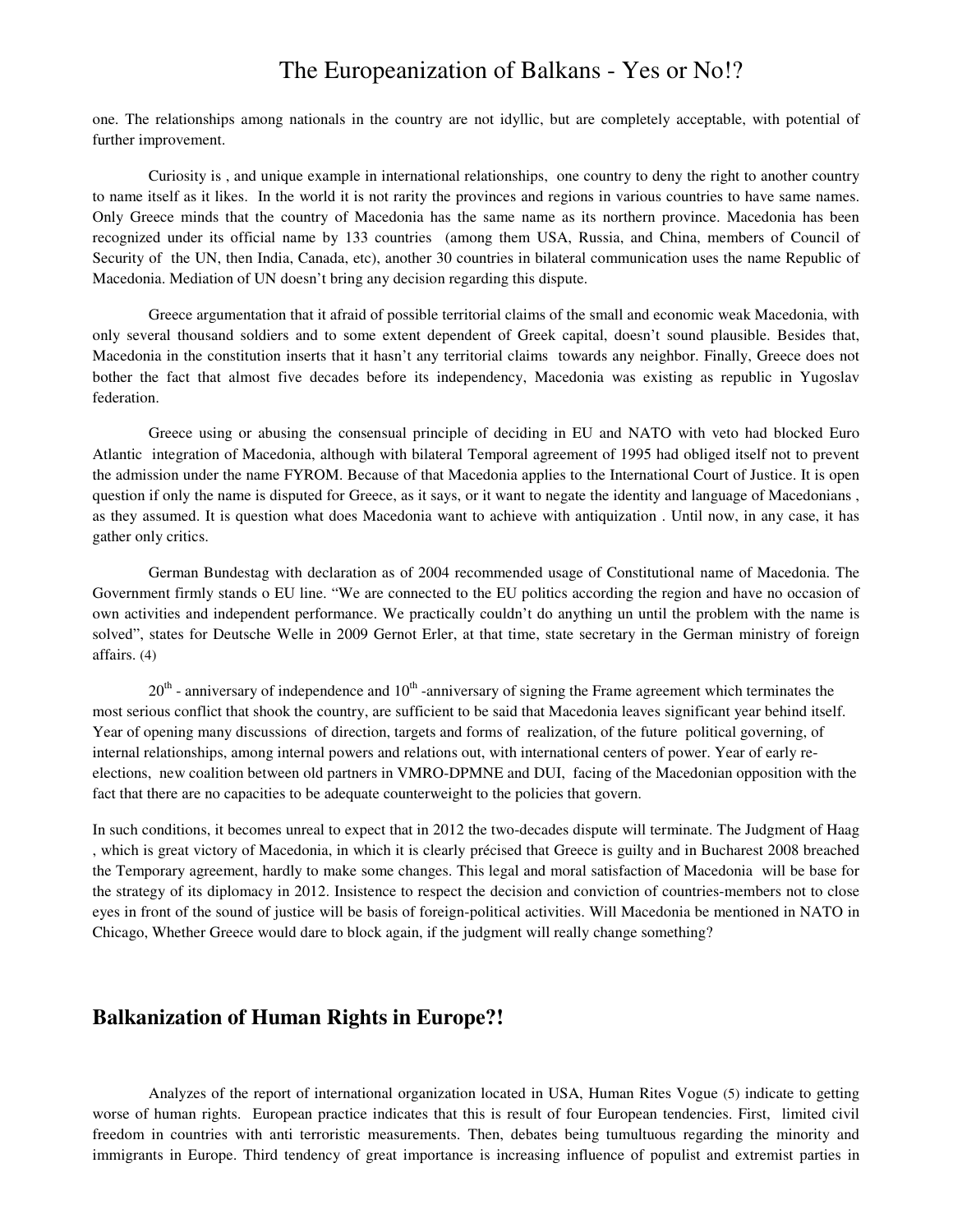politics, reduced efficacy of traditional institutions for protection of human rights. Especially alarming is the situation in Hungary, Romania, Bulgaria, Check Republic and Slovakia. In these countries – members of the Union, significant are violence attacks and anti-Romani rhetoric , it is found insignificant progress in preventing destroy of their residences , and often presence of segregation of Romani at schools. All this is happening against the decisions of European court of human rights and against hundreds millions Euros of EU funds flowing in these countries.

Regarding the situation with human rights in Kosovo, in 2011 it could be remarks little bit improving, but also presence of marginalization and discrimination of minorities. According the analyze of Human Rites vogue, Kosovo Romani, Ashcali and Egyptians are still marginalized and discriminated since there is great rate of unemployment, leaving the schools and great rate of mortality. Also there are incidents among nationals, especially among Kosovo Albanians and Serbs in North Kosovo. Although last year 60 were registered ,there were serious attacks and killings. Especially the visa liberalization of Serbia, economic difficulties and discrimination of minorities in Kosovo, Serbia and Kosovo ,during the last previous years, has given greatest number of applicants for asylum in industrialized countries. Deported Kosovo citizens from Western Europe reside in informal settlements without water and lighting. Because of afraid for their security, German province North Reina Westville terminates the arriving of the applicants back in Kosovo.

# **Conclusion**

 European debt crises according many prominent advocates of economic politic couldn't be solved with "tightening the belt" . They claim that the expansion of economy could be encourage only with increasing of governmental spending . Fiscal discipline could enable collars of economies of European Governments.

 Against economic difficulties with which EU is facing, question for expanding is still open on the agenda of the members of the Union. Europeanization of the Balkans, the Union solves with concrete political decisions- candidate status of Serbia, high pre-accessible agreement with R. of Macedonia and with receipt of  $28<sup>th</sup>$  member in great European family, Republic of Croatia, which after the successful referendum in the beginning of this year, expects the official admission in June 2013. All this could be understood as an act of politicization of the Union, against the crises in its foreign politics and security, crises of European identity expressed as European citizenship and crises in structural reforms of the Union. Credibility of European Union should be proved also through West Balkans, as logical continuity and geographical rounding of formal European space. With this, the Union at least these years will try to balance its internal , external and existential questions for which many international analysts claim to be basis reasons of European crisis and crises of identity of European Union, and it is predicted destruction within a decade. While USA turn the attention from the Balkans because of Middle East Crises and global security questions, the European Union , both as political alliance and natural decision, should finalize the Balkans expanding that has been started. In contrary, it should happen Balkanization of Europe because of inputting of Balkans norms through old and new ladies in Europe, between tradition and new value system of europeanizated countries of South-East Europe in which there are still several countries of West Balkans as a part of South-East Europe.

#### Notes:

- (1) Economist, cited according Dnevnik, 5 April, 2005
- (2) Financial Times, 8 April 2006
- (3) New Macedonia, 22 Jan 2012